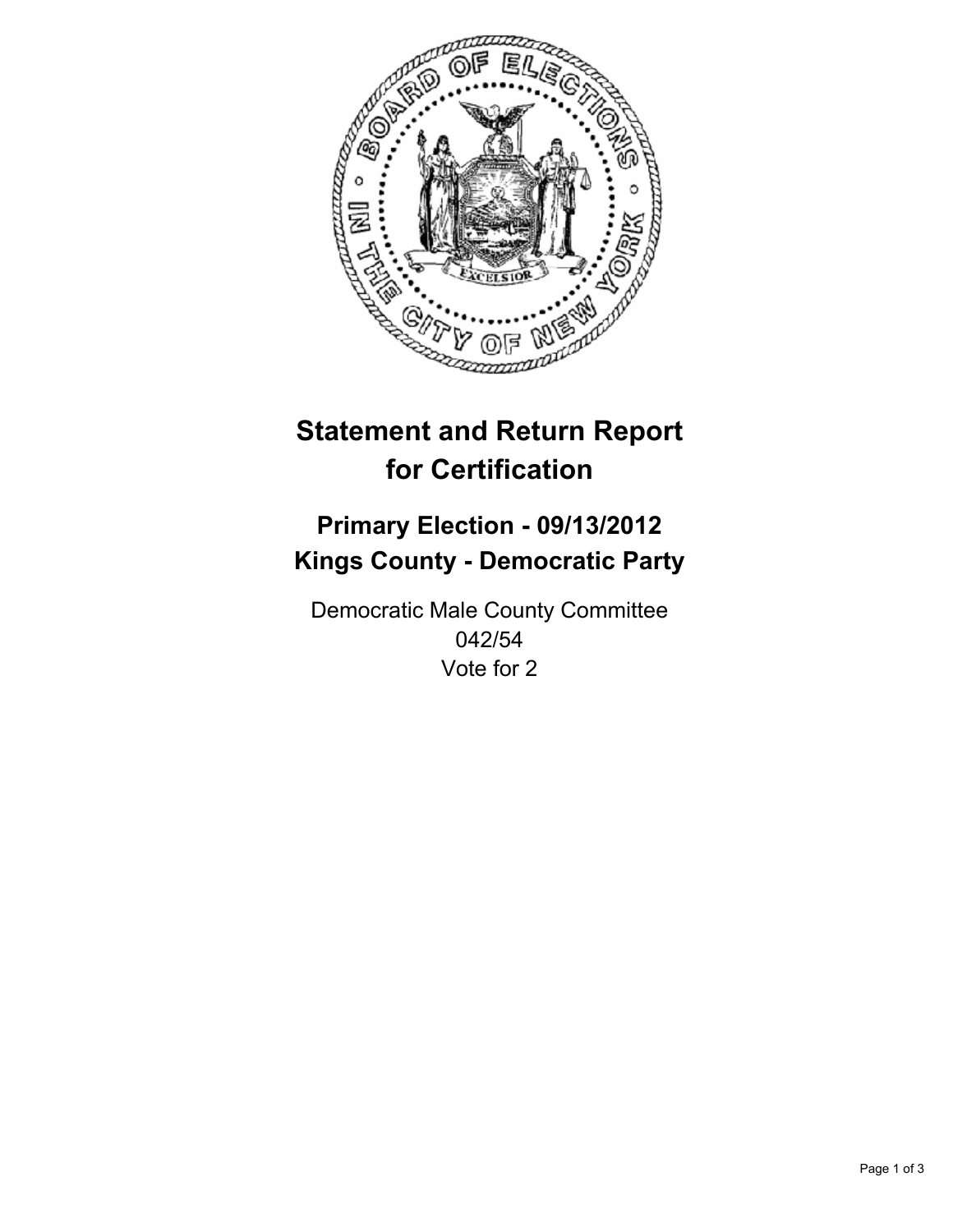

### **Assembly District 54**

| <b>PUBLIC COUNTER</b>                                    | 89 |
|----------------------------------------------------------|----|
| <b>EMERGENCY</b>                                         | 0  |
| ABSENTEE/MILITARY                                        | 0  |
| FEDERAL                                                  | 0  |
| SPECIAL PRESIDENTIAL                                     | 0  |
| <b>AFFIDAVIT</b>                                         | 1  |
| <b>Total Ballots</b>                                     | 90 |
| Less - Inapplicable Federal/Special Presidential Ballots | 0  |
| <b>Total Applicable Ballots</b>                          | 90 |
| <b>ALEXIS MATEO</b>                                      | 56 |
| <b>OMANY LUNA</b>                                        | 25 |
| <b>SALADIN LONG</b>                                      | 11 |
| <b>Total Votes</b>                                       | 92 |
| Unrecorded                                               | 88 |